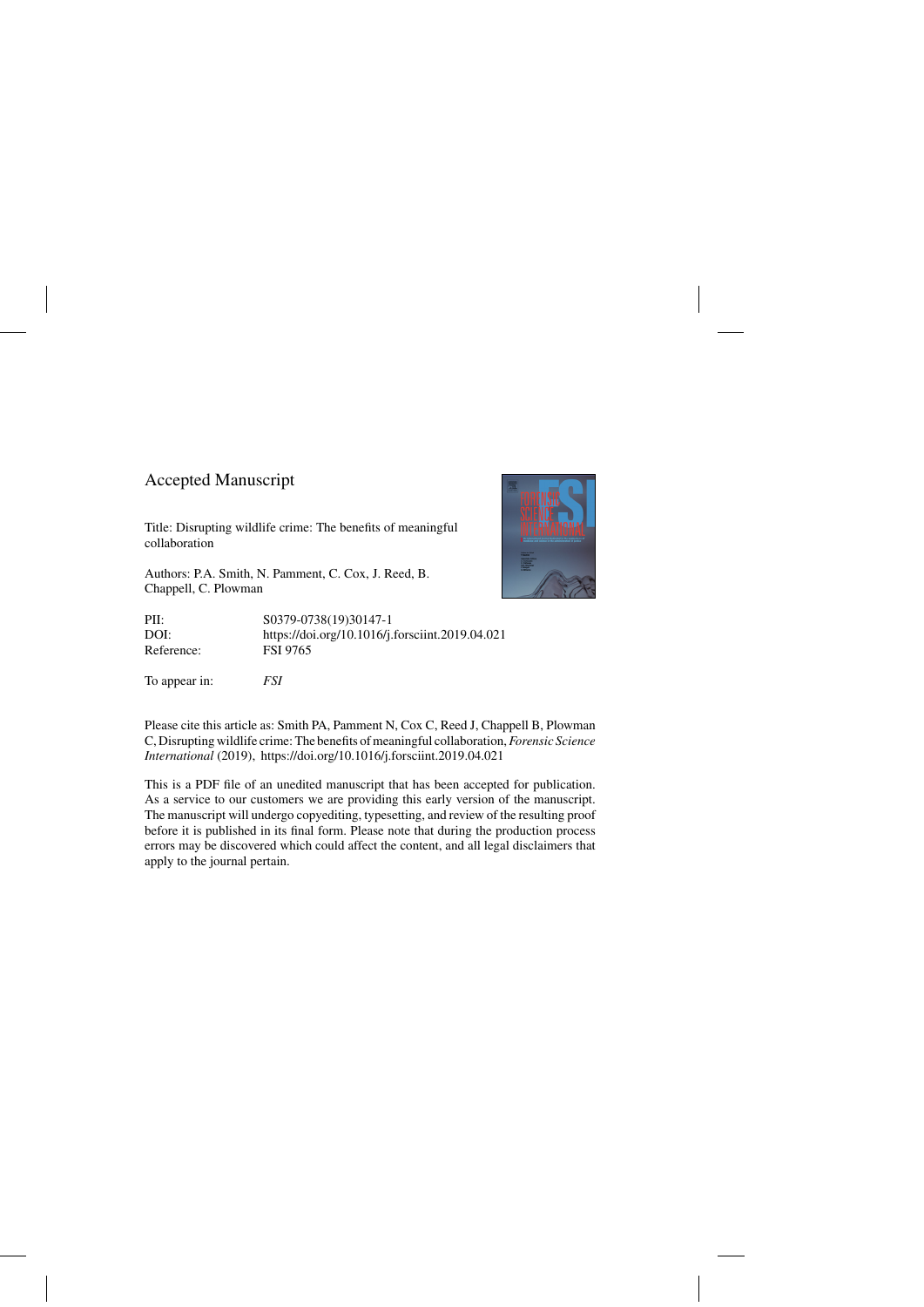# **Disrupting Wildlife Crime: The benefits of Meaningful Collaboration**

*Smith, P.A.\*, Pamment, N.\*, Cox, C.\*, Reed, J.\*, Chappell, B.\*, Plowman, C+* 

\* University of Portsmouth

\* Zoological Society London

On the 5th July 2018, a host of news agencies and media outlets ran a story about a technique for lifting finger marks from Pangolin scales using gelatine lifters. The story gained substantial international airtime and demonstrated the novel application of an established process for tackling and disrupting illegal wildlife trade (IWT) activities. In fact, the Pangolin story, though a great step forward, was a small part of a larger collaborative project, and to focus on the finger mark lifting technique in isolation would underplay the extensive work carried out by multiple agencies confronting IWT. Developing the technique is a relatively small part of the process. As important, is integrating the forensic science methods into operational practice. This is achieved by identifying the effectiveness of methods through consultation and collaboration with practitioners in order to gain a contextual understanding of the environment in which the process must operate. We would argue that the development of the technique is redundant unless there is underpinning meaningful research, firstly, to embed it into practice and, secondly, to evaluate its benefits to the system within which it is being integrated. Our work shows that to appraise the broader issues and operational constraints, there is need for an interdisciplinary and a joined-up approach in which researchers, conservationists, and 'local' practitioners may collaborate in order to embed workable techniques into specific wildlife crime investigative contexts. This starts with an appreciation of the criminology of wildlife crime by understanding the profile of individual offenders, organised criminal networks (OCN), and the crimes themselves. From here, a collaborative methodology can be developed to test research hypotheses in the field. **\*** University of Portsmouth<br> **\*** Zoological Society London<br> **Co** the 5th July 2018, a bost of news agencies and media outlets ran a story about a technique for<br>
lifting finger marks from Pangolin scales using gelatine li

### **Developing Methods that Work**

Disruption of the criminal activity through intelligence, identification, or good investigative practice, will only go so far. There is a fundamental need to educate people in order to reduce the demand for wildlife and wildlife products. To achieve this, local communities need support to prosper by legal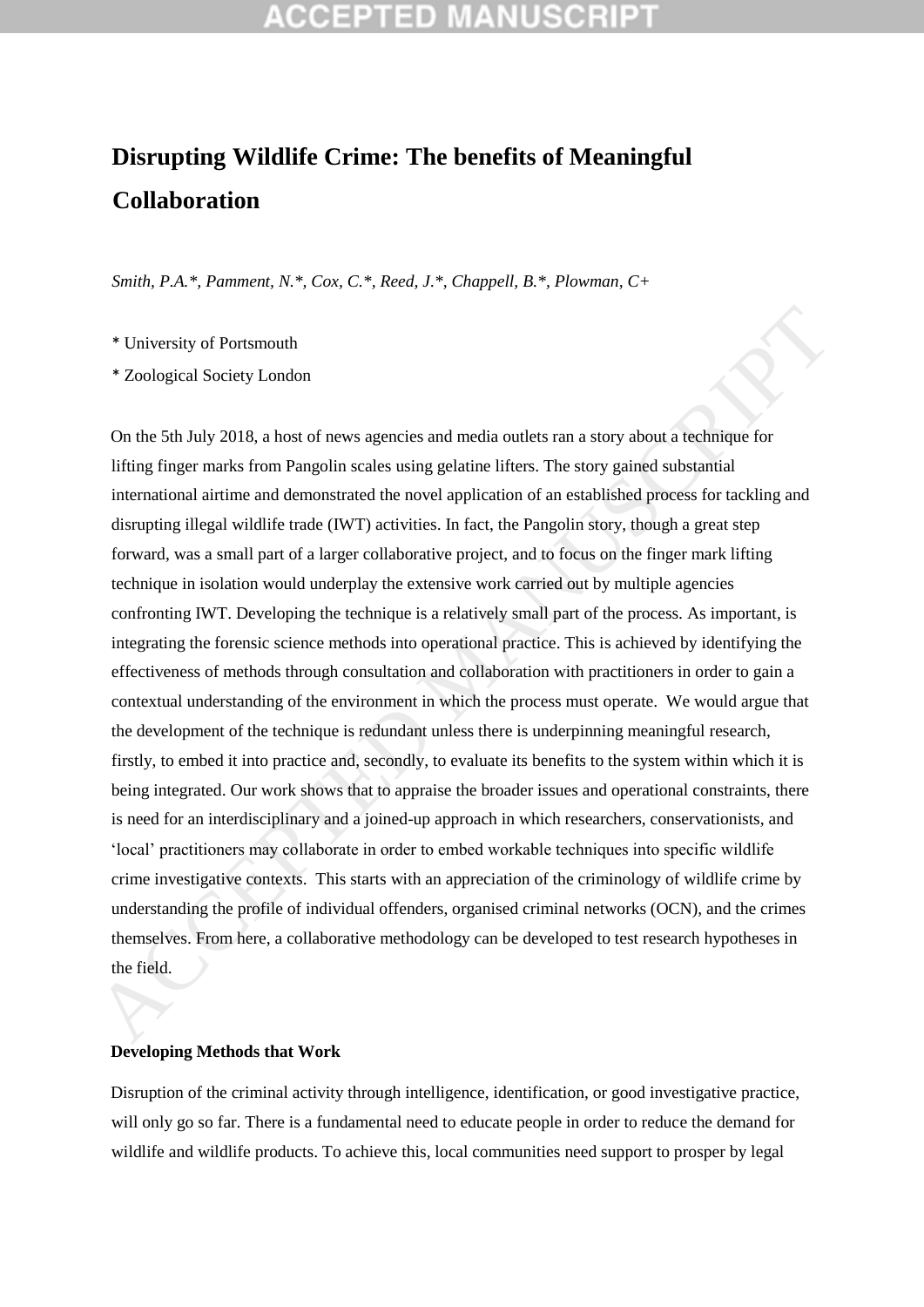means and thus protect local ecosystems in the process. The authors consider that solutions are achievable through meaningful collaboration and appropriate action. This was the approach taken with our practitioner partners: initial consultation, committed collaboration, and research being put into action.

The authors' approach was grounded in human factors and ergonomics. The premise for this sociotechnical approach was:

(a) to design and develop methods at the site where the work takes place

- (b) to observe and engage with the 'expert'; appraise the process by which they undertake their role
- (c) to consider the supporting infra-structures

(d) to design and develop the most appropriate methods for coping with the encountered variables We visited several African states, but the process was started by meetings with key stakeholders and committed partners for consultation and coordination.

### **Elephants and Pangolins – A Case Study on Collaboration**

The research was initiated in 2016 with a meeting of an interdisciplinary panel of experts establishing an ongoing commitment by meeting two or three times a year to discuss and develop ideas. The group included experienced wildlife crime law enforcement officers, zoologists / conservationists, a lawyer, an experienced criminologist, a forensic scientist, and two crime scene investigators. Panel members benefitted from the work of two of the authors (Cox and Pamment) who had formed the Ivory Project in November 2015. This had been set up to investigate the sale of ivory in the UK. The purpose of the panel was to apply the diverse expertise of its membership to the assessment of key issues, and to tackle and disrupt wildlife crimes in specific contexts. (a) to design and develop methods at the site where the work takes place<br>
(b) to observe and engage with the 'expert'; appraise the process by which they undertake their role<br>
(c) to consider the supporting infra-structur

Taking the 'socio-technical' approach discussed above, the forensic and crime scene investigators travelled to Africa and worked with local wildlife enforcement officers. Whilst there, they undertook trials to assess the suitability and survivability of the gelatine lifters, they trialled the lifting methods in pertinent environments, and they introduced the technique to local users. There was crossfertilisation of ideas, and an exchange of information through each stakeholder and their network, and methods were proposed for gathering evidence quickly and easily.

The main aim in this phase was developing techniques that were functional in the field, easy to apply, and quick to deploy and process. The methods had to be relatively inexpensive, transportable, and be able to protect the evidence against contamination and spoilage in the field. With some modification,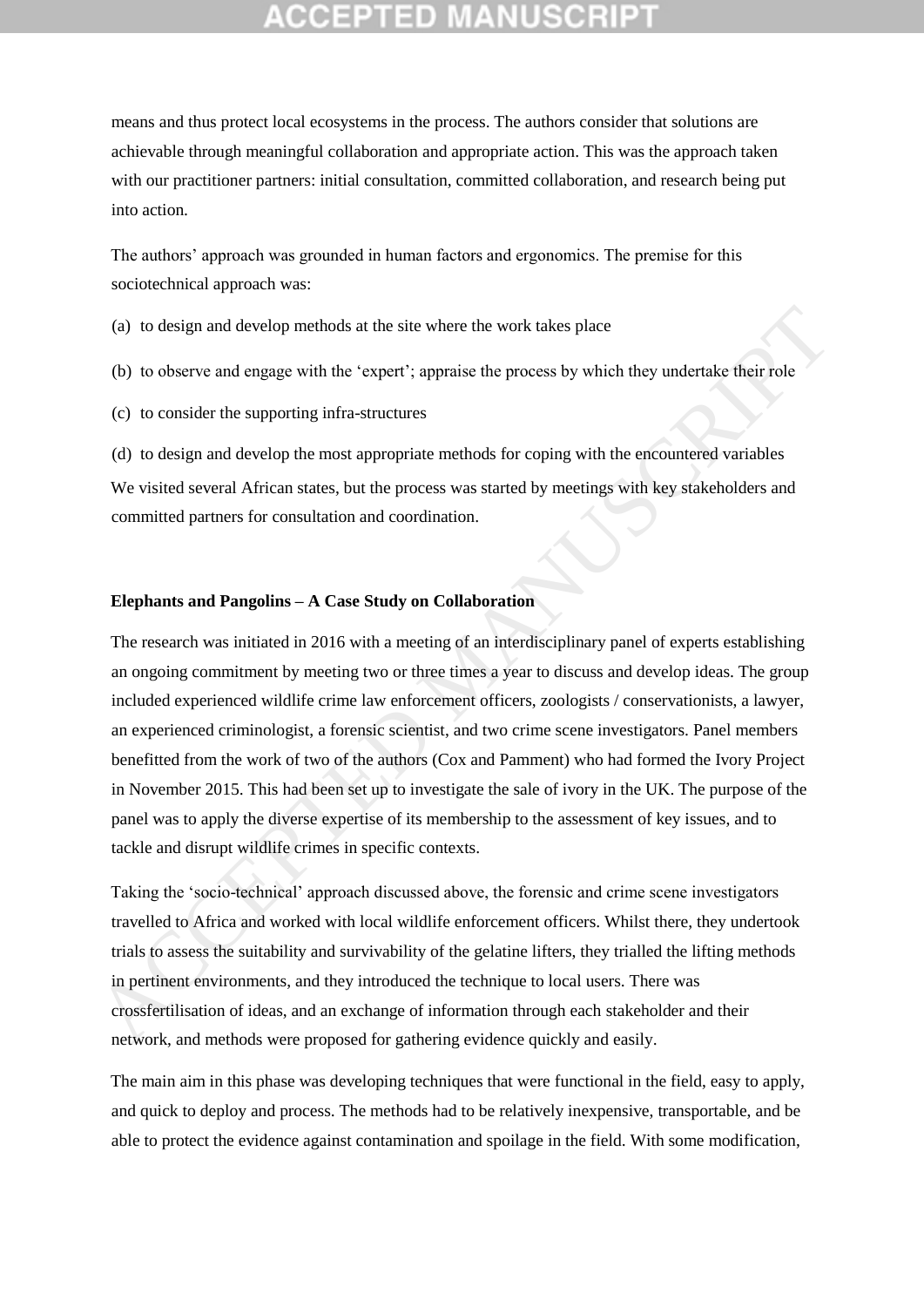## CCEPTED MANUSCRI

gelatine lifters met these requirements. Best practice and optimal methods were identified through the shared experiences of the group, and it was realised that often well- established techniques that were previously taken for granted, had the potential to meet new opportunities and challenges.

There is a plethora of useful information to help with species identification, and for provenancing, and obtaining more intrinsic scientific detail, on any recovered samples. However, there is little research on the optimisation of usable and deployable methods to link suspects to contraband wildlife specimens by obtaining trace from their surfaces (for example, scales, fur, or feathers). McMorris *et al*. (2015) and Weston-Ford *et al*. (2016) presented laudable techniques, but others sometimes assume that wildlife crime forensic techniques are the same as those used in standard forensic investigation. To a certain extent, perhaps this is true, but the intricacies of the context of the crime and the investigation has to be understood.

The research in the countries visited allowed researchers to adapt the method to fit the environment, as well as to meet and engage with local enforcement officers to facilitate the adaptation of the methods to the specific requirements. Through an understanding of the local infrastructure, and through providing training for the local officers, it was possible to see what was achievable in these underresourced areas. The utilisation of gelatine lifters in wildlife crime is an example of an established forensic method being used in an innovative way. Black gelatine lifters have been utilised for many years at crime scenes in the UK for capturing marks and traces from various surfaces, but they had not been encountered by the enforcement officers visited by the authors in the areas being subjected to the criminal activity. The gelatine lifters have a low tack adhesive surface and, when the clear plastic cover is removed, the gelatine can be pressed against dry surfaces and lifted, potentially lifting marks left by objects having had contact with the surface. specimens by obtaining trace from their surfaces (for example, scales, fur, or feathers). MeMorris et<br>
al. (2015) and Weston-Ford et al. (2016) presented laadable lechniques and that wildlife crime forencie techniques are

Often, no powder, chemical, or other treatment, is required, and using a specialised scanner, or a lightsource / torch and camera, an image of a mark or print can be captured. The authors are working with other researchers to determine whether DNA, palynomorphs, other kinds of particulate, or other types of trace evidence, can be trapped on the gelatine, then recovered, and characterised. Such information may provide useful intelligence for locating centres of criminal activity.

We developed a neat gelatine lifting pack for use and local officers were able to see that its value and potential in wildlife crime was ground-breaking. The system was adapted to their requirements and, by introducing experienced forensic investigators to these dedicated enforcement officers, techniques were able to be optimised for the officers' specific requirements. As a result of this work, the gelatine lifters were trialled on Pangolin scales; the results will be reported elsewhere.